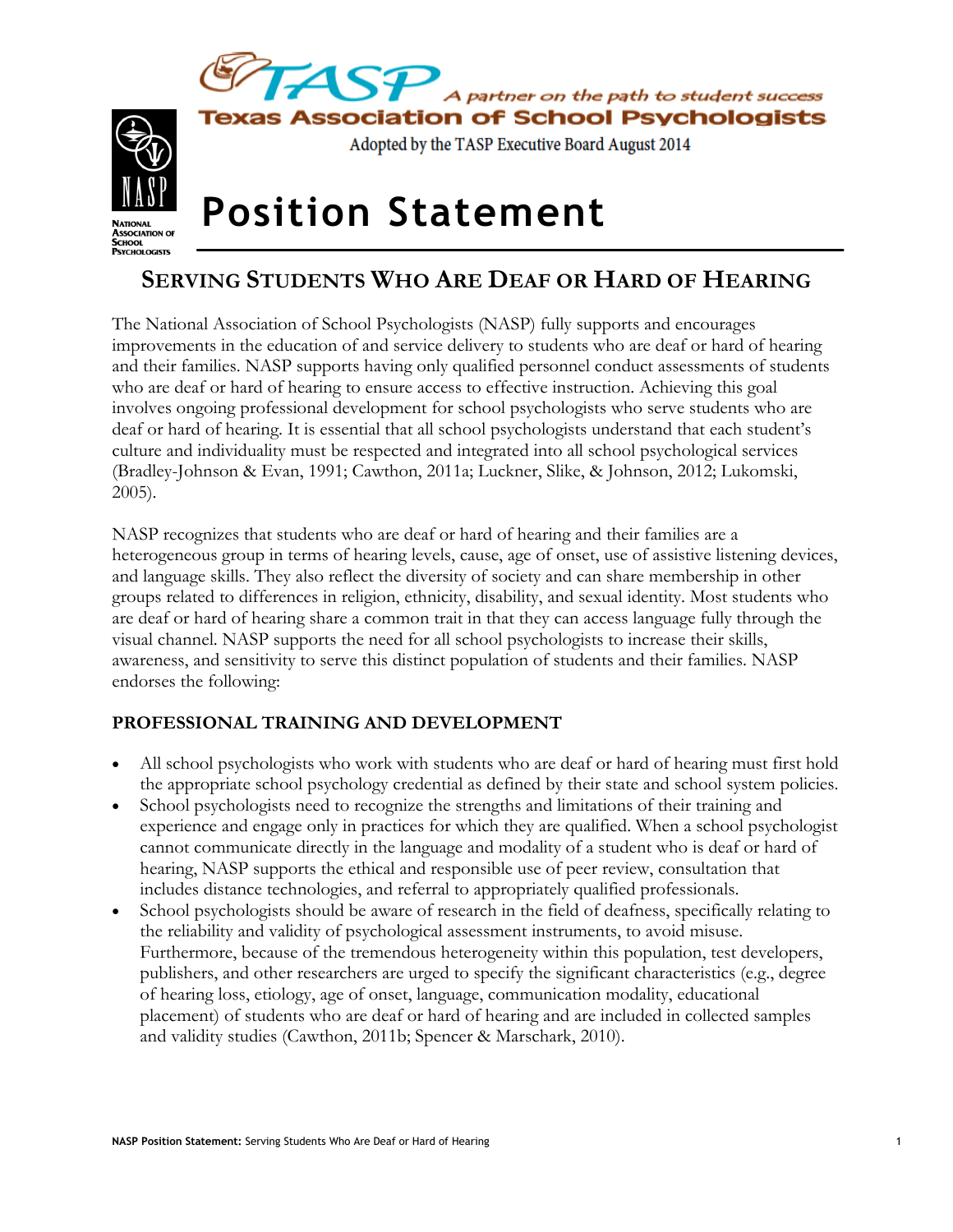## **ACCESS TO COMPREHENSIVE SERVICES**

School psychologists must be aware that students who are deaf or hard of hearing may grow up in families and educational environments with limited direct communication access. This limited access can create significant barriers to the full psychological development of these students and may affect the students' ability to function effectively via spoken and written languages. The school psychologist must determine what early opportunities the student may have had or not had that may affect the acquisition of skills necessary for success in an educational or testing situation. For students who are deaf or hard of hearing for whom American Sign Language (ASL) is their primary language, consultation with credentialed ASL signers familiar with educational issues is an essential component of the language assessment process. In addition, access to services should address the following:

- Assessments and other educational support services need to address all domains in the life of the student who is deaf or hard of hearing, including social, emotional, physical, and cognitive development, and should use multiple sources of information for decision making. Due to etiological, neurobiological, and social factors, some students who are deaf or hard of hearing may be at risk for academic, social, or emotional difficulties. A successful educational program should proactively address the needs of these at-risk students and provide school psychological assistance to educators and support personnel working with these populations (Brauer, Braden, Pollard, & Hardy-Braz, 1998; Sattler & Hardy-Braz, 2001).
- School psychologists need to recognize that students who are deaf or hard of hearing may also have physical disabilities, have learning disabilities, or be members of a minority group that creates additional challenges when receiving educational and mental health care within school systems, human service agencies, and society as a whole.
- School psychologists working with students who are deaf or hard of hearing are ethically obligated to ensure that these students have an equal opportunity to develop their personal identity in an environment free from discrimination, harassment, violence, and abuse. To achieve this goal, efforts must be made through education and advocacy to reduce discrimination and ensure access across environments.
- For students who use cochlear implants or hearing aids, the school psychologist, in conjunction with other professionals, should determine how well the student can understand and communicate with these assistive devices and whether an interpreter (e.g., sign language, oral, or cued speech) may also be needed to access the curriculum.
- School psychologists should collaborate with specialists knowledgeable in working with students who are deaf or hard of hearing (e.g., certified teachers of the deaf, speech and language pathologists, audiologists, ASL/deaf studies teachers) to assess how the student can communicate in a variety of settings. A mechanism should be in place to provide ongoing progress monitoring and, when progress is deemed less than adequate, additional assessment and intervention should be provided.

# **FAMILY INVOLVEMENT**

NASP recognizes that in order for parents to make informed decisions about their child's educational needs, they must have access to nonbiased information concerning available education and mental health services for children who are deaf or hard of hearing. School psychologists should be aware of regional, state, and national resources for information regarding the methodologies,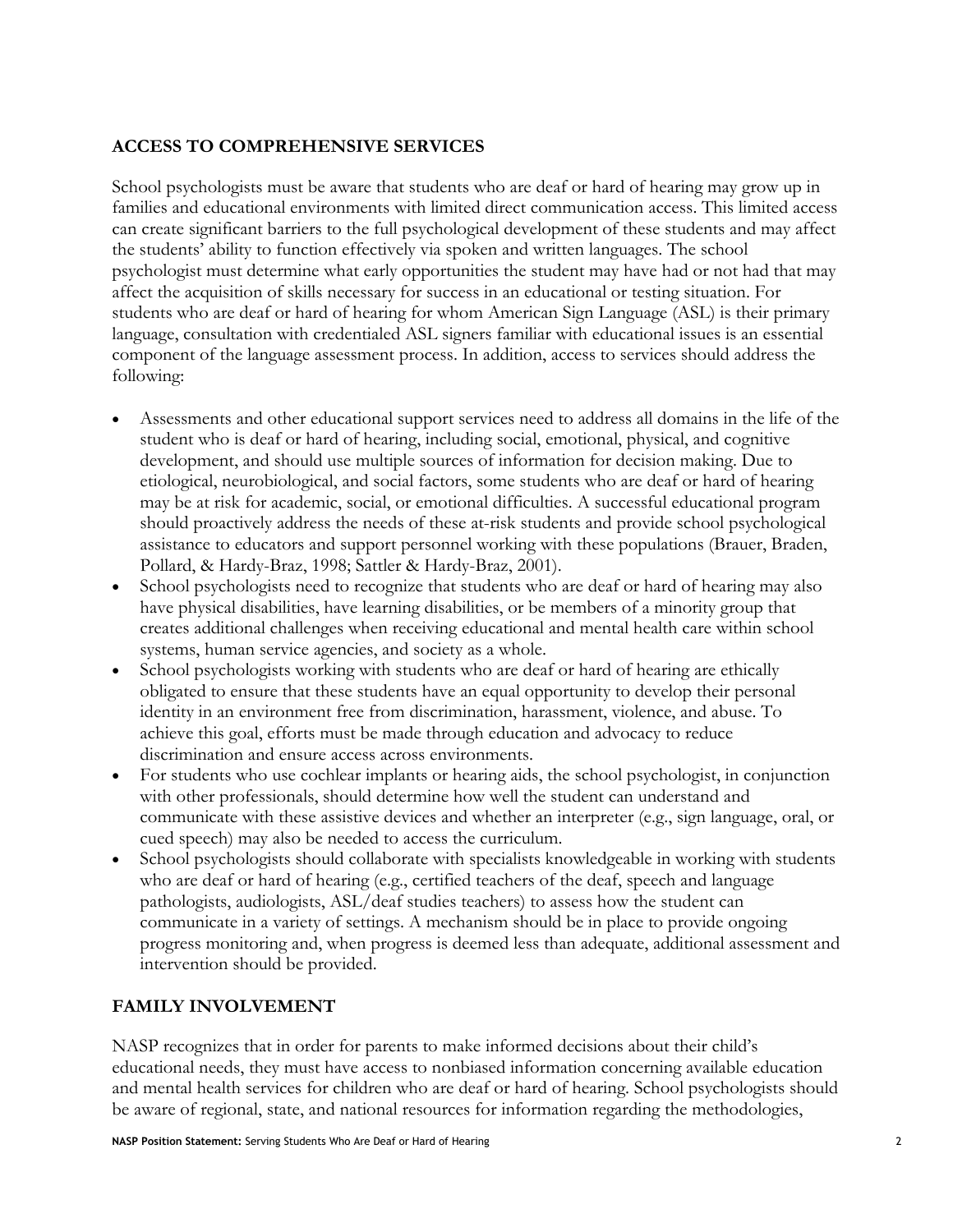approaches, and philosophies regarding enhancing language development for students who are deaf or hard of hearing. In addition, they should be able to present this information to parents and guardians (Thumann-Prezioso, 2005). School psychologists should encourage parents to be highly involved in their child's educational plan, and to be active, collaborative partners in the educational program. School psychologists respect the educational choices and interventions that students who are deaf and hard of hearing and their families make.

### **USE OF INTERPRETERS**

In order to ensure the student's right to an evaluation in his or her primary language, a school psychologist proficient in the student's preferred language or communication mode should be utilized. When such a professional is not available, an interpreter should be enlisted as a last resort. Because of the diversity of the communication needs of students who are deaf or hard of hearing, the school psychologist must ensure that the interpreter is qualified to interpret for a specific student and has experience with educational assessments. The school psychologist is responsible for training the interpreter to serve in an ancillary examiner role, and must be able to determine the validity of test data collected (National Association of State Directors of Special Education, 1992).

When using an interpreter is necessary, only Interpreters/Transliterators certified by the Registry of Interpreters for the Deaf (RID), the National Cued Speech Association (NCSA), or the state certifying agency should be utilized. In addition, school psychologists should be familiar with the variety of assistive listening devices such as hearing aids, cochlear implants, or FM loop systems that an individual student may use and ensure that they are in good working order prior to conducting the evaluation.

In lieu of the interpreter/ancillary examiner model, a school psychologist who is not proficient in the primary language of the student is strongly encouraged to refer the assessment to a state outreach program, which may be able to provide a professional qualified to provide assessment services to students who are deaf or hard of hearing.

#### **EFFECTIVE INSTRUCTION**

As members of the multidisciplinary evaluation team (MET) and Individualized Education Program (IEP) teams, school psychologists make significant contributions to the development of appropriate educational programs for each student based upon his or her needs. The MET or IEP team for a student who is deaf or hard of hearing should include professionals knowledgeable about the sociological, cultural, medical, clinical, psychological, educational, language, communication modes, and developmental aspects of students who are deaf or hard of hearing (Antia, Jones, Luckner, Kreimeyer, & Reed, 2011; Bowen, 2008). A certified teacher of the deaf should always be part of the team. Efforts to create quality schools for students who are deaf or hard of hearing should include as a minimum:

- ongoing professional development concerning best practices for students who are deaf and hard of hearing;
- reduction or removal of barriers to accessibility (e.g., provision of videophones, closed or open captioned videos, telecommunication devices, visually based alerting systems);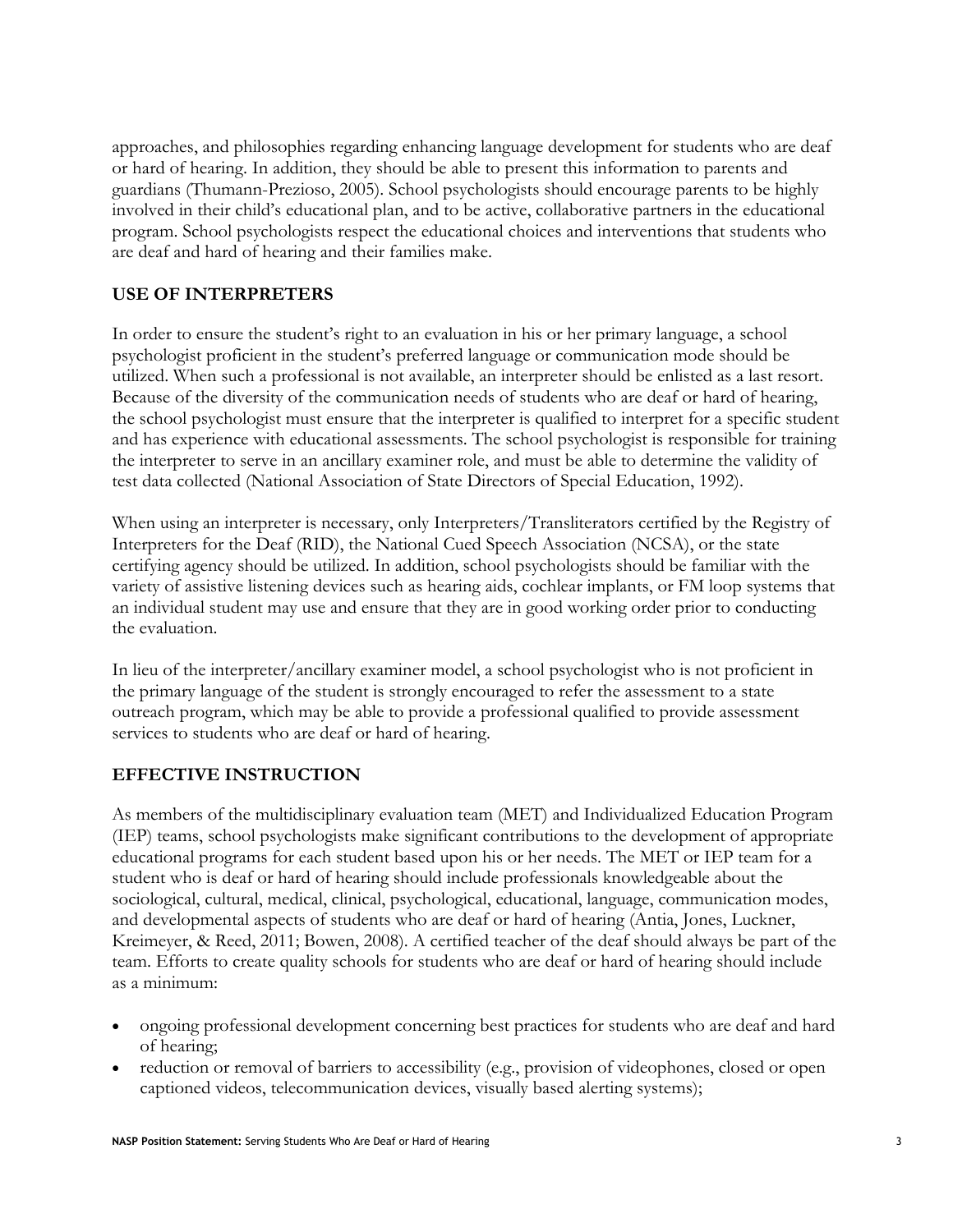- a variety of direct communication skills for use by students who are deaf and hard of hearing; and
- promotion of a school community that exemplifies attitudes and behaviors that affirm the dignity and rights of all students.

In accordance with IDEA (2004), NASP supports the need for students who are deaf or hard of hearing to have frequent opportunities for direct interaction with peers of similar ages and diverse communication skills. NASP also supports educating students and staff through inservice training regarding the educational experiences and outcomes for these students; relevant research; and appropriate means for meeting their social, emotional, and educational needs.

### **ROLE OF SCHOOL PSYCHOLOGISTS**

All school psychologists must work collaboratively with other educators and clinicians to address the needs of students who are deaf or hard of hearing and their families. School psychologists can participate in education and advocacy on a number of levels by:

- promoting nondiscrimination policies;
- conducting school-wide inservice training;
- actively addressing discrimination and neglect of student needs;
- sharing information about the diverse needs of students who are deaf or hard of hearing; and
- modeling ethical practices through attitudes, language, and behaviors that are accepting and affirming of deaf and hard of hearing students, their families, and their community in daily interactions with all students and staff.

#### **REFERENCES**

- Antia, S. D., Jones, P., Luckner, J., Kreimeyer, K. H., & Reed, S. (2011). Social outcomes of students who are deaf and hard of hearing in general education classrooms. *Exceptional Children, 77*, 489– 504.
- Bowen, S. K. (2008). Coenrollment for students who are deaf or hard of hearing: Friendship patterns and social interactions. *American Annals of the Deaf, 153*, 285–293. doi:10.1353/aad.0.0052
- Bradley-Johnson, S., & Evan, L. (1991). *Psychoeducational assessment of hearing-impaired students.* Austin, TX: Pro-ed.
- Brauer, B. A., Braden, J. P., Pollard, R. Q., & Hardy-Braz, S. T. (1998). Deaf and hard of hearing people. In J. Sandoval, C. L. Frisby, K. F. Geisinger, J. Dowd Scheuneman, & J. Ramos Grenier (Eds.), *Test interpretation and diversity: Achieving equity in assessment* (pp. 297-315). Washington, DC: American Psychological Association.
- Cawthon. S. W. (2011a). Education of deaf and hard of hearing students and accountability reform: Issues for the future. *American Annals of the Deaf, 156*, 424.
- Cawthon, S. W. (2011b). Making decisions about assessment practices for students who are deaf or hard of hearing. *Remedial and Special Education, 32*, 4–21. doi:10.1177/0741932509355950
- Individuals with Disabilities Education Act (2004). Public Law 108-446.